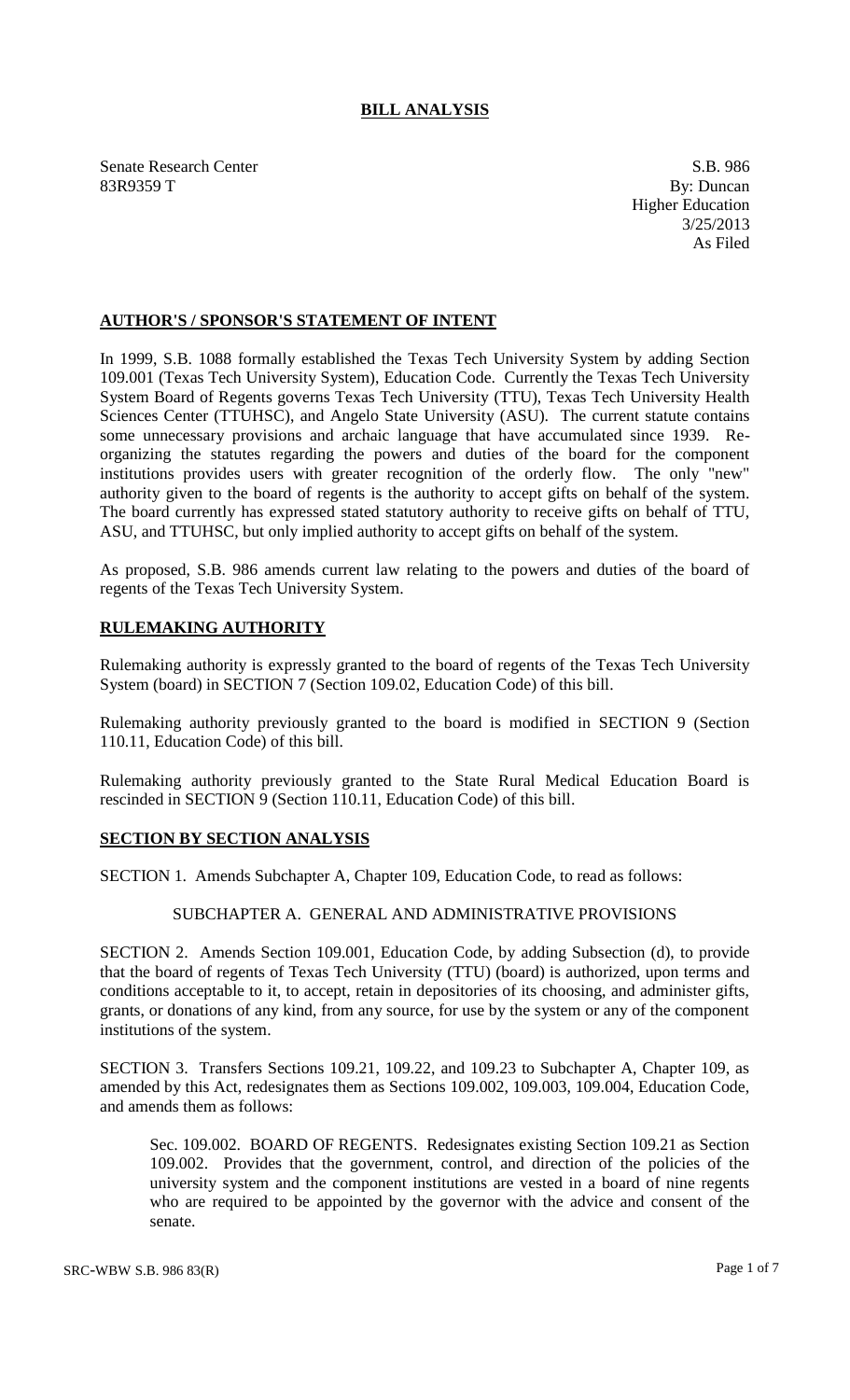Sec. 109.003. BOARD MEMBERS: TERMS, VACANCIES. Redesignates existing Section 109.22 as Section 109.003. Provides that members of the board will hold office for terms of six years expiring on January 31 of odd-numbered years, rather than except for the initial appointees, members hold office of terms of six years expiring on January 31 of odd-numbered years. Deletes existing text requiring the governor, in making the initial appointments, to designate three for terms expiring in 1971, three for terms expiring in 1973, and three for terms expiring in 1975.

Sec. 109.004. CHIEF EXECUTIVE OFFICER: SELECTION, DUTIES. Redesignates existing Section 109.23 as Section 109.004. Requires the board to appoint, rather than to provide, a chief executive officer, who is required to devote his attention to the executive management of the university system and who is required to be directly accountable to the board for the conduct of the university system.

SECTION 4. Amends Subchapters B and C, Chapter 109, Education Code, by deleting existing Subchapter C and amending the heading to Subchapter B, to read as follows:

### SUBCHAPTER B. POWERS AND DUTIES

SECTION 5. Transfers Sections 109.41, 109.42, 109.48, and 109.54 to Subchapter B, Chapter 109, as amended by this Act, redesignates them as Sections 109.005, 109.006, 109.007, and 109.008, Education Code, and amends them as follows:

Sec. 109.005. EMINENT DOMAIN. Redesignates existing Section 109.41 as Section 109.005. Provides that the board has the power of eminent domain to acquire land and improvements needed to carry out the purposes of the university system and the component institutions.

Sec. 109.006. New heading: RESIDENCES FOR CHANCELLOR AND PRESIDENTS. Redesignates existing Section 109.42 as Section 109.006. Authorizes the board to purchase a house or to purchase land and construct a house suitable for the residence of the chancellor of the university system or a president of a component university.

Sec. 109.007. UTILITIES EASEMENTS. Redesignates existing Section 109.48 as Section 109.007. Authorizes the board, on terms, conditions, stipulations, and compensation as determined by the board, to convey, dedicate, or use any other appropriate method of conveyance to grant, convey, or dedicate rights, title, rights-ofway, or easements involving or in connection with the furnishing or providing of electricity, water, sewage disposal, natural gas, telephone, telegraph, or other utility service on, over, or through the campuses of the university system and the component institutions, rather than through the campus of TTU in Lubbock County. Authorizes the chairman of the board to execute and deliver conveyances or dedications on behalf of the university system and the component institutions, rather than on behalf of TTU.

Sec. 109.008. MANAGEMENT OF LANDS. Redesignates existing Section 109.54 as Section 109.008. Prohibits the board from selling any of the original main campus of TTU located in Lubbock, Lubbock County, unless the sale is approved by act of the legislature.

SECTION 6. Amends Chapter 109, Education Code, by adding Subchapter E, as follows:

### SUBCHAPTER E. TEXAS TECH UNIVERSITY

SECTION 7. Transfers Sections 109.01, 109.43, 109.45, and 109.52 to Subchapter E, Chapter 109, Education Code, as amended by this Act, redesignates them as Sections 109.01, 109.02, 109.03, and 109.04, and amends them as follows:

Sec. 109.01. TEXAS TECH UNIVERSITY. Makes no change to this section.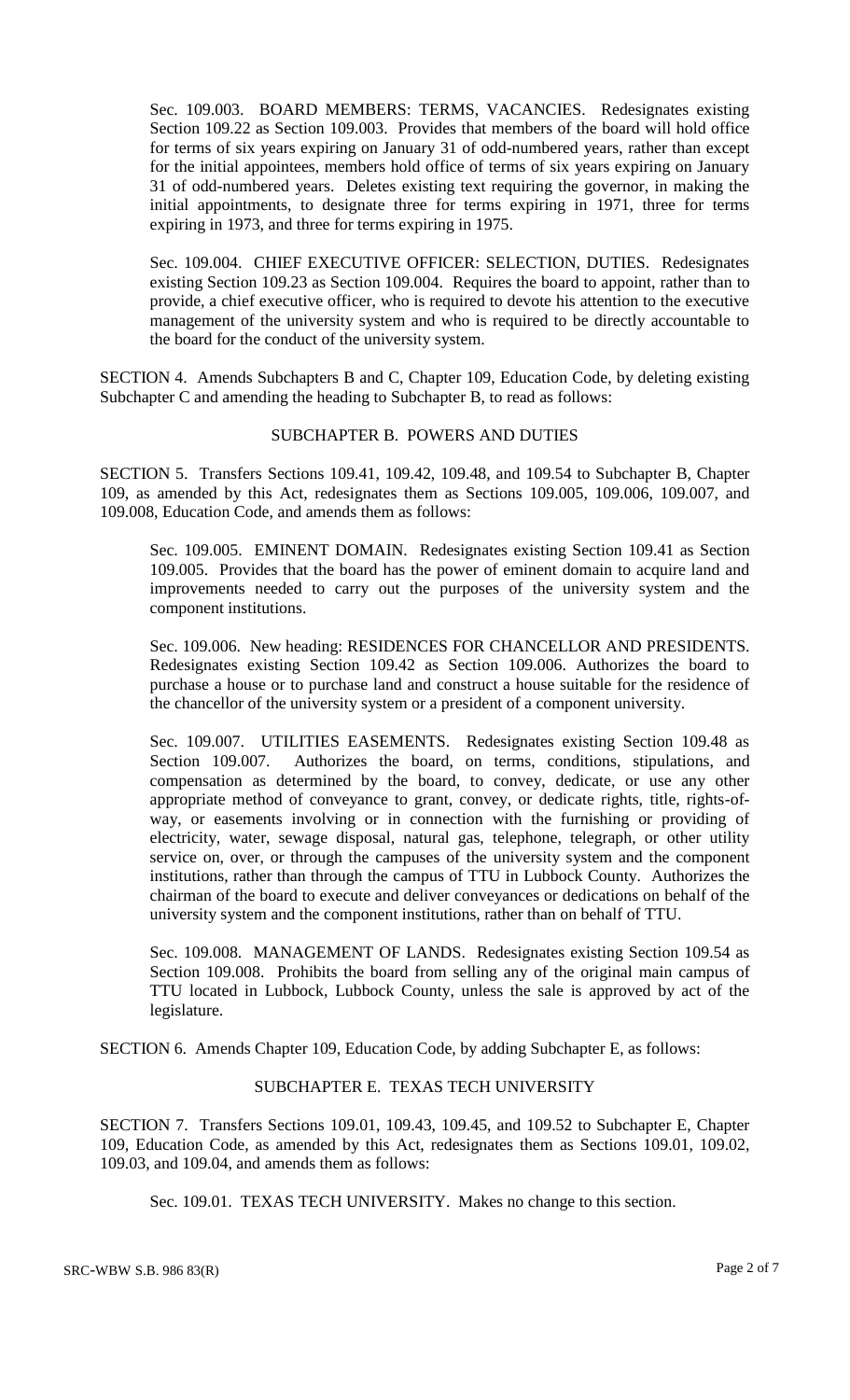Sec. 109.02. DORMITORIES: RULES AND REGULATIONS. Redesignates existing Section 109.43 as Section 109.02. Makes no further change to this section.

Sec. 109.03. New heading: MUSEUM. Redesignates existing Section 109.45 as Section 109.03. (a) Authorizes the board to establish a history, science, and art museum. Deletes existing text authorizing the board to rent, lease, or convey, for a sum of money to be determined by the board, a part of the campus, not to exceed four acres, to the city of Lubbock for the sole purpose of building, with bonds or current city taxes, and maintaining with city tax money, a history, science, and art museum.

(b) Authorizes the board to provide a building or any part of a building for the sole purpose of maintaining a history, science, and art museum, rather than authorizing the board to rent or lease a building or any part of a building on the parcel of land to the city of Lubbock for the sole purpose of maintaining a history and art museum for a sum of money to be determined by the board.

Sec. 109.04. DONATIONS, GIFTS, GRANTS, AND ENDOWMENTS. Redesignates existing Section 109.52 as Section 109.04. Authorizes the board to accept donations, gifts, grants, and endowments for TTU to be held for the benefit of the institution, rather than to be held in trust, and administered by the board.

SUBCHAPTER F. MINERAL DEVELOPMENT IN UNIVERSITY LAND

SECTION 8. Redesignates Sections 109.61 through 109.80, Chapter 109, Education Code, as Sections 109.020 through 109.040, Education Code, and amends them as follows:

Sec. 109.020. MINERAL LEASES; DISPOSITION OF PROCEEDS. Redesignates existing Section 109.61 as 109.020. (a) Makes no further change to this subsection.

(b) Provides that money in the special mineral fund is considered to be institutional funds, as defined by Section 51.009 (Defining and Accounting for Certain Income), of TTU and is to be used exclusively for TTU, rather than TTU and its branches divisions. Requires that all deposits in and investments of the funds be made in accordance with Section 51.0031 (Deposits and Investments). Provides that Section 34.017 (Special Mineral Funds), Natural Resources Code, does not apply to the funds.

Sec. 109.021. MAJORITY OF BOARD TO ACT. Redesignates existing Section 109.62 as Section 109.021. Makes no further change to this section.

Sec. 109.022. SUBDIVISION OF LAND; TITLES. Redesignates existing Section 109.63 as Section 109.022. (a) Authorizes the board to have the lands surveyed or subdivided into tracts, lots, or blocks which, in their judgment, will be most conducive and convenient to an advantageous sale or lease of oil, gas, sulphur, or other minerals in and under and that may be produced from the lands; and authorizes the board to make maps and plats which it deems necessary to carry out the purposes of this subchapter.

(b) Makes no change to this subsection.

Sec. 109.023. SALE OF LEASES; ADVERTISEMENTS; PAYMENTS. Redesignates existing Section 109.64 as Section 109.023. (a) Requires the board, whenever in the opinion of the board there is a demand for the purchase of oil, gas, sulphur, or other mineral leases on any tract or part of any tract of land which can be reasonably expected to result in an advantageous sale, rather than which all reasonably insure an advantageous sale, to place the oil, gas, sulphur, or other mineral leases on the land on the market in a tract or tracts, or any part of a tract, which the board is authorized to designate.

(b) Requires that an advertisement for the land from which the oil, gas, sulphur or other minerals is proposed to be leased to made by publishing, rather than inserting, in two or more papers of general circulation in this state, and in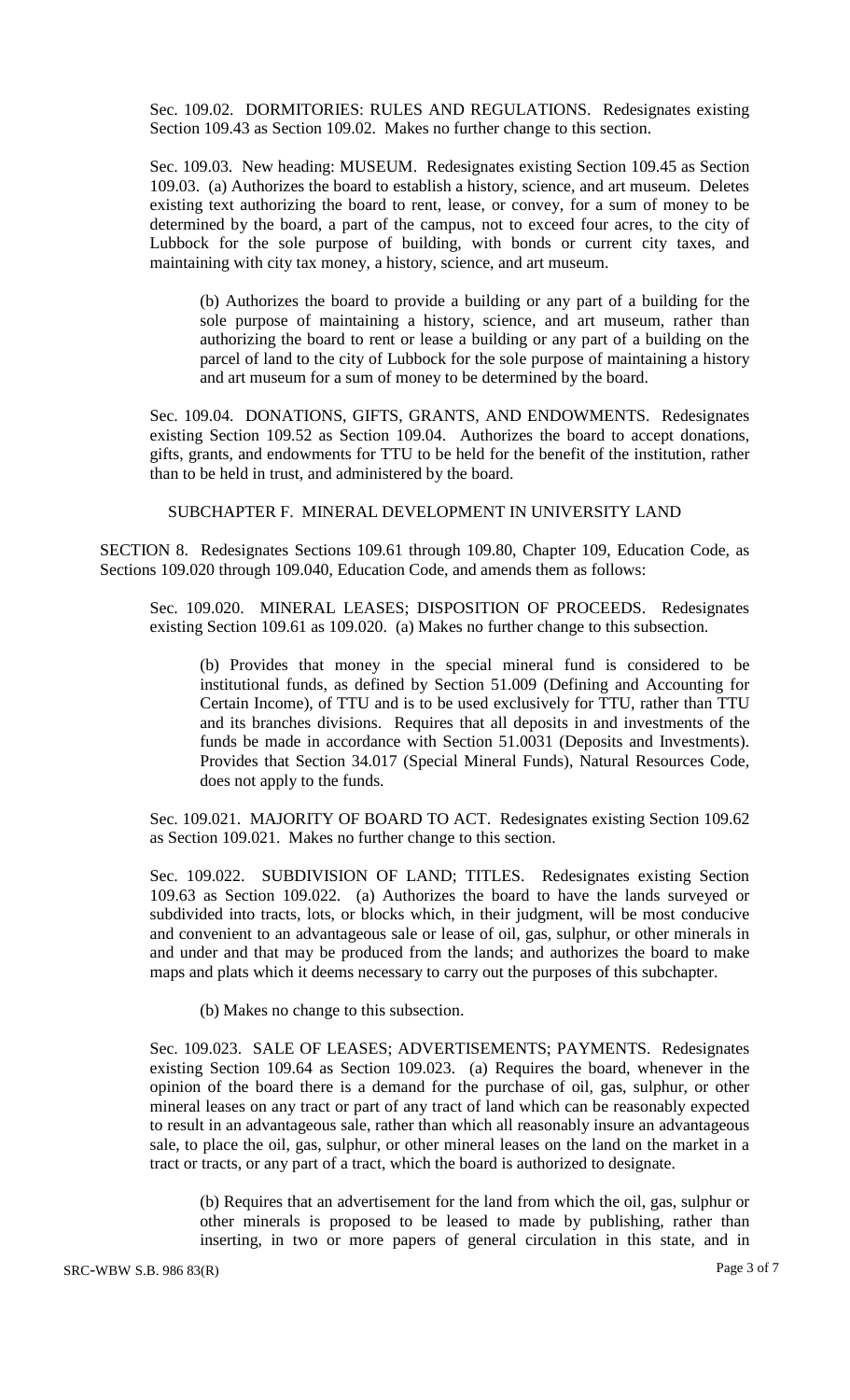addition, authorized the board, in its discretion, to cause the advertisement to be placed in an oil and gas journal published in and out of the state. Authorizes the board to specify that publication of the offer by electronic means, such as Internet posting, shall satisfy the requirement for publication of the advertisement in two or more papers of general circulation in this state.

(c) Authorizes the board to sell the lease or leases to the highest bidder at public auction, rather than at public auction at TTU at any hour between 10 a.m. and 5 p.m.

(d) Requires payments to be made in case, certified check, cashier's check or electronic payment, rather than in cash, certified check, or cashier's check, as the board directs. Provides that the failure of the bidder to pay the balance of the amount bid will forfeit to the board the 25 percent of the bonus bid paid.

Sec. 109.024. SEPARATE BIDS; MINIMUM ROYALTY; DELAY RENTAL. Redesignates existing Section 109.65 as Section 109.024. (a) Makes no change to this subsection.

(b) Authorizes the board to increase this minimum royalty at the discretion of the board. Makes nonsubstantive changes.

(c) Requires every bid to carry the obligation to pay an amount not less than \$5, rather than \$1, per acre for delay in drilling or development. Requires that the delay rental, rather than the amount fixed, be paid every year for five years unless in the meantime production in paying quantities is had upon the land or the land is released by the lessee.

Sec. 109.025. REJECTION OF BIDS; WITHDRAWAL OF LAND. Redesignates existing Section 109.66 as Section 109.025. Makes no further change to this section.

Sec. 109.026. ACCEPTANCE; CONDITIONS AND PROVISIONS OF LEASE. Redesignates existing Section 109.67 as Section 109.026. (a) Authorizes the lands advertised, if, in the opinion of the board, the highest bidder, rather than any one of the bidders, has offered a reasonable and proper price for any tract, which is not less than the price set by the board, to be leased for oil, gas, sulphur, and other mineral purposes under the terms of this section and subject to regulations prescribed by the board which are not inconsistent with the provisions of this section.

(b) Prohibits any lease from being made by the board which will permit the drilling or mining for oil, gas, sulphur, or other minerals within 500, rather than 300, feet of any building or structure on the land without the consent of the board. Requires that the lease also provide that the lessee operating the property is required to drill and carry on its operations in such a way as not to interfere with uses of the property for TTU purposes, and requires that the leased property be subject to the use by the state for all TTU purposes. Deletes existing text requiring the lease to also provide that the lessee operating the property is required to drill and carry on his operations in such a way as not to cause the abandonment of the property for university purposes and requiring that the leased property be subject to the use by the state for all TTU purposes, and requiring the board to continue to operate TTU.

Sec. 109.027. ACCEPTANCE AND FILING OF BIDS; YEARLY PAYMENTS; TERMINATION OF LEASE. Redesignates existing Section 109.68 as Section 109.027. (a) Makes no further change to this subsection.

(b) Redesignates existing Subsection (c) as Subsection (b). Requires that the lease, if before the expiration of five years oil, gas, sulphur, or other minerals have not been produced in paying quantities, to terminate unless extended as provided in Sections 109.029, rather than 109.70, and 109.030, rather than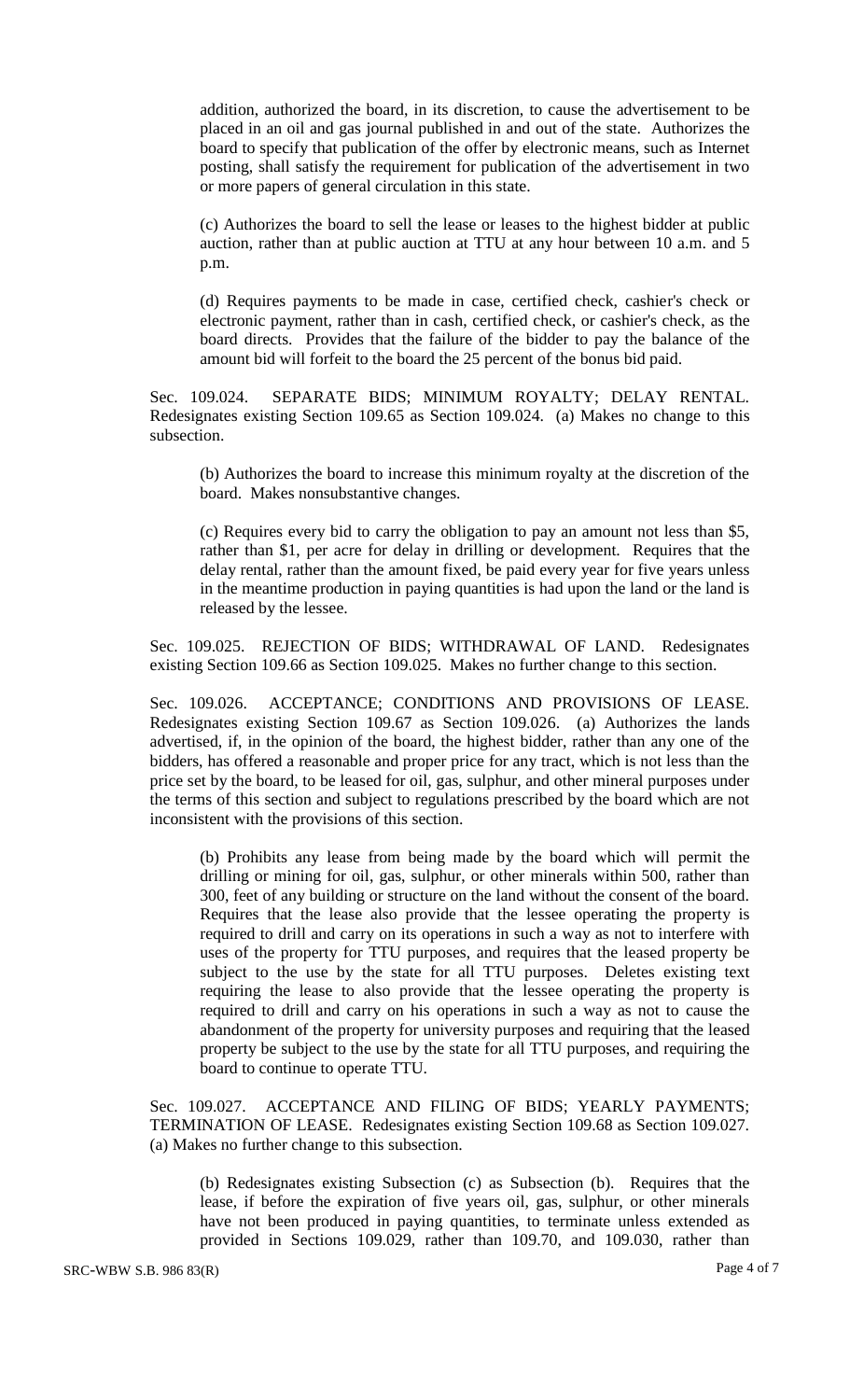109.71, of this code. Deletes existing text in Subsection (b) authorizing the yearly payments, whenever the royalties shall amount to as much as the yearly payments fixed by the board, to be discontinued.

Sec. 109.028. AWARD AND FILING OF LEASE. Redesignates existing Section 109.69 as Section 109.028. Makes no further change to this section.

Sec. 109.029. EXPLORATORY TERM OF LEASE; EXTENSION; OTHER PROVISIONS. Redesignates existing Section 109.70 as Section 109.029. (a) Prohibits the exploratory term of a lease as determined by the board prior to the promulgation of the advertisement from exceeding five years, and requires that each lease provide that the lease will terminate at the expiration of its exploratory term unless by unanimous vote of the board the lease is extended for a period not to exceed three years, rather than is extended for a period of three years.

(b) Requires that the lease, if oil, gas, sulphur, or other minerals are being produced in paying quantities from the premises, to continue in force and effect as long as the oil, gas, sulphur, or other minerals are being so produced. Deletes existing text authorizing the lease to be extended if the board finds that there is a likelihood of oil, gas, sulphur, or other minerals being discovered by the lessees, and that the lessees have proceeded with diligence to protect the interest of the state.

(c) Makes no change to this subsection.

Sec. 109.030. EXTENSION OF LEASES. Redesignates existing Section 109.71 as Section 109.030. Authorizes the board, when in the discretion of the board it is deemed for the best interest of the state to extend a lease issued by the board, to by unanimous vote to extend the lease for a period not to exceed three years, on the condition that the lessee is required to continue to pay yearly rental as provided in the lease and is required to comply with any additional terms the board requires, rather than may see fit and proper to demand. Makes a nonsubstantive change.

Sec. 109.031. CONTROL OF DRILLING AND PRODUCTION. Redesignates existing Section 109.72 as Section 109.031. Requires that the drilling for and the production of oil, gas, and other minerals from the lands be governed and controlled by the Railroad Commission of Texas and other applicable regulatory bodies which govern and control other fields in this state.

Sec. 109.032. DRILLING OPERATIONS: SUSPENSION OF RENT; CONTINUANCE OF LEASE; DUTY TO PREVENT DRAINAGE. Redesignates existing Section 109.73 as Section 109.032. (a) Requires that no rentals, if during the term of a lease issued under the provisions of this subchapter the lessee is engaged in actual drilling operations for the discovery of oil, gas, sulphur, or other minerals, be payable as to the tract on which the operations are being conducted as long as the operations are proceeding in a good and workmanlike manner in a bona fide attempt to produce oil, gas, sulphur or other minerals from the well, rather than as long as the operations are proceeding in good faith.

(b)-(c) Makes no changes to these subdivisions.

Sec. 109.033. TITLE TO RIGHTS PURCHASED; ASSIGNMENT; RELINQUISHMENT. Redesignates existing Section 109.74 as Section 109.033. (a) Changes references to owner to lessee.

(b) Makes no change to this subdivision.

(c) Makes a conforming change.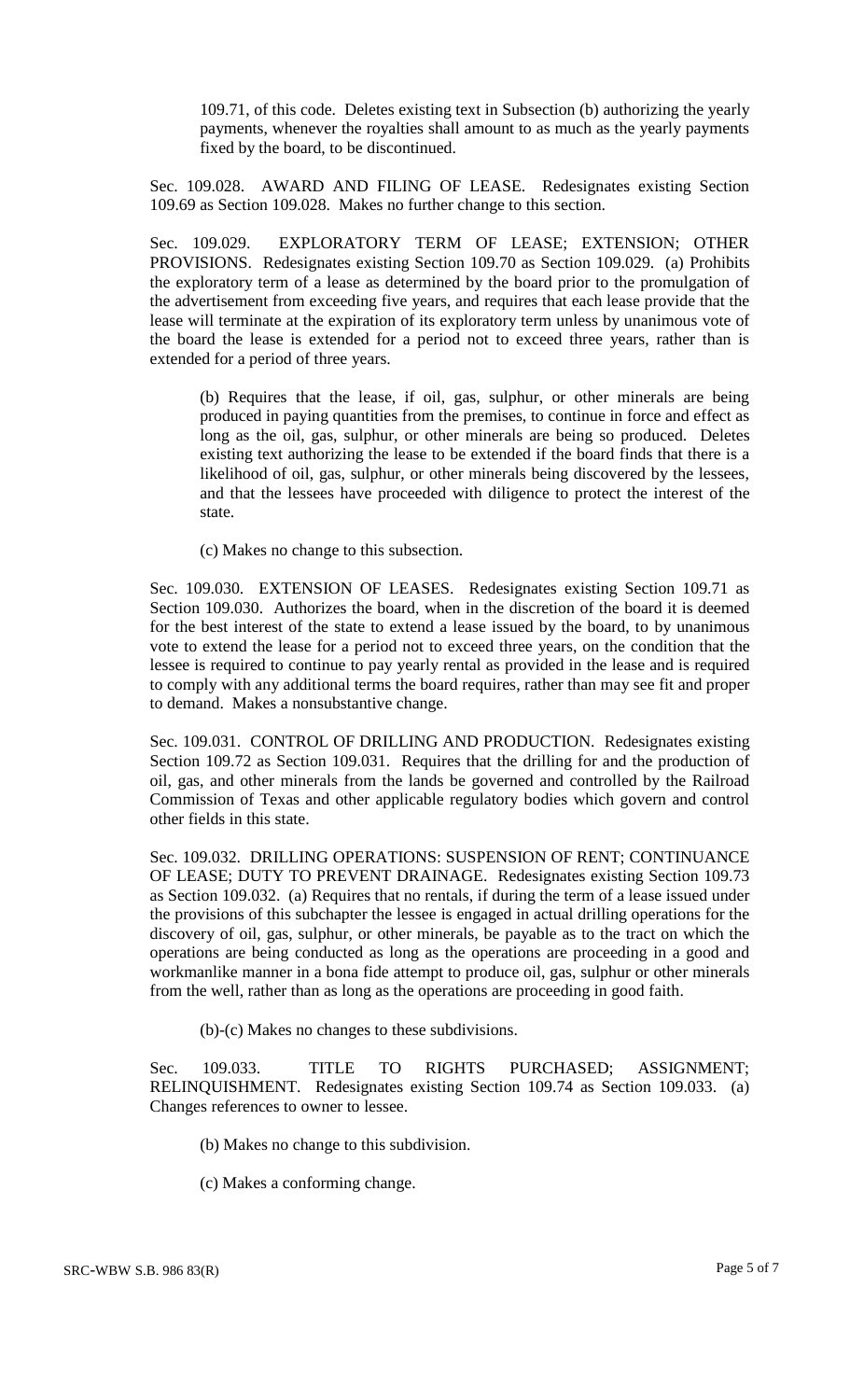(d) Requires the board to authorize the required infrastructure, rather than the laying of pipeline and telephone line, and the opening of roads deemed reasonably necessary in carrying out the purposes of this subchapter.

Sec. 109.034. PAYMENT OF ROYALTIES; RECORDS; REPORT OF RECEIPTS. Redesignates existing Section 109.75 as 109.034. (a) Requires that the royalty as stipulated in the sale, if oil, gas, or other minerals are developed on any of the lands leased by the board, be paid to the General Land Office in Austin on or before the last day of each month for the preceding month during the life of the rights purchase. Requires that the royalty payments be set aside as specified in Section 109.020, rather than Section 109.61, and used as provided in that section.

(b) Changes a reference to owner to lessee.

(c) Requires the commissioner of the General Land Office to tender to the board on or before the 10th day of each month a report of all receipts that are collected from the lease or sale of oil, gas, sulphur, or other minerals and that are deposited in the special fund as provided by Section 109.020, rather than Section 109.61, during the preceding month.

Sec. 109.035. PROTECTION FROM DRAINAGE; FORFEITURE OF RIGHTS. Redesignates existing Section 109.76 as Section 109.035. (a) Changes references to owner to lessee.

(b) Makes a conforming change.

(c) Authorizes the sale and all rights acquired, on failure to protect the land from drainage as provided in this section, to be forfeited by the board in the manner provided in Section 109.036, rather than Section 109.77 of this code for forfeitures.

Sec. 109.036. FORFEITURE AND OTHER REMEDIES; LIENS. Redesignates existing Section 109.77 as Section 109.036. (a) Makes no change to this subsection.

(b)-(e) Changes references to owner to lessee.

(f) Requires the state to have a first lien on oil, gas, sulphur, or other minerals produced or that may by produced in the leased area, and on all rigs, tanks, vats, pipelines, telephone lines, and machinery and appliances used in the production and handling of oil, gas, sulphur, or other minerals produced, to secure the amount due from the lessee, rather than the owner of the lease.

Sec. 109.037. FILING OF DOCUMENTS AND PAYMENT OF ROYALTIES, FEES, AND RENTALS. Redesignates existing Section 109.78 as Section 109.037. (a) Makes no change to this subsection.

(b) Requires the commissioner of the General Land Office to transmit all payments received to the board for deposit to the credit of the TTU special mineral fund as provided by Section 109.020, rather than 109.61.

Sec. 109.038. FORMS, REGULATIONS, RULES, AND CONTRACTS. Redesignates existing Section 109.79 as Section 109.038. Requires the board to adopt proper forms, regulations, rules, and contracts which, in its judgment, will protect the income from lands leased pursuant to this subchapter.

Sec. 109.039. MANAGEMENT OF SURFACE AND MINERAL ESTATES. Redesignates existing Section 109.80 as Section 109.039. (a)-(c) Makes no change to these subsections.